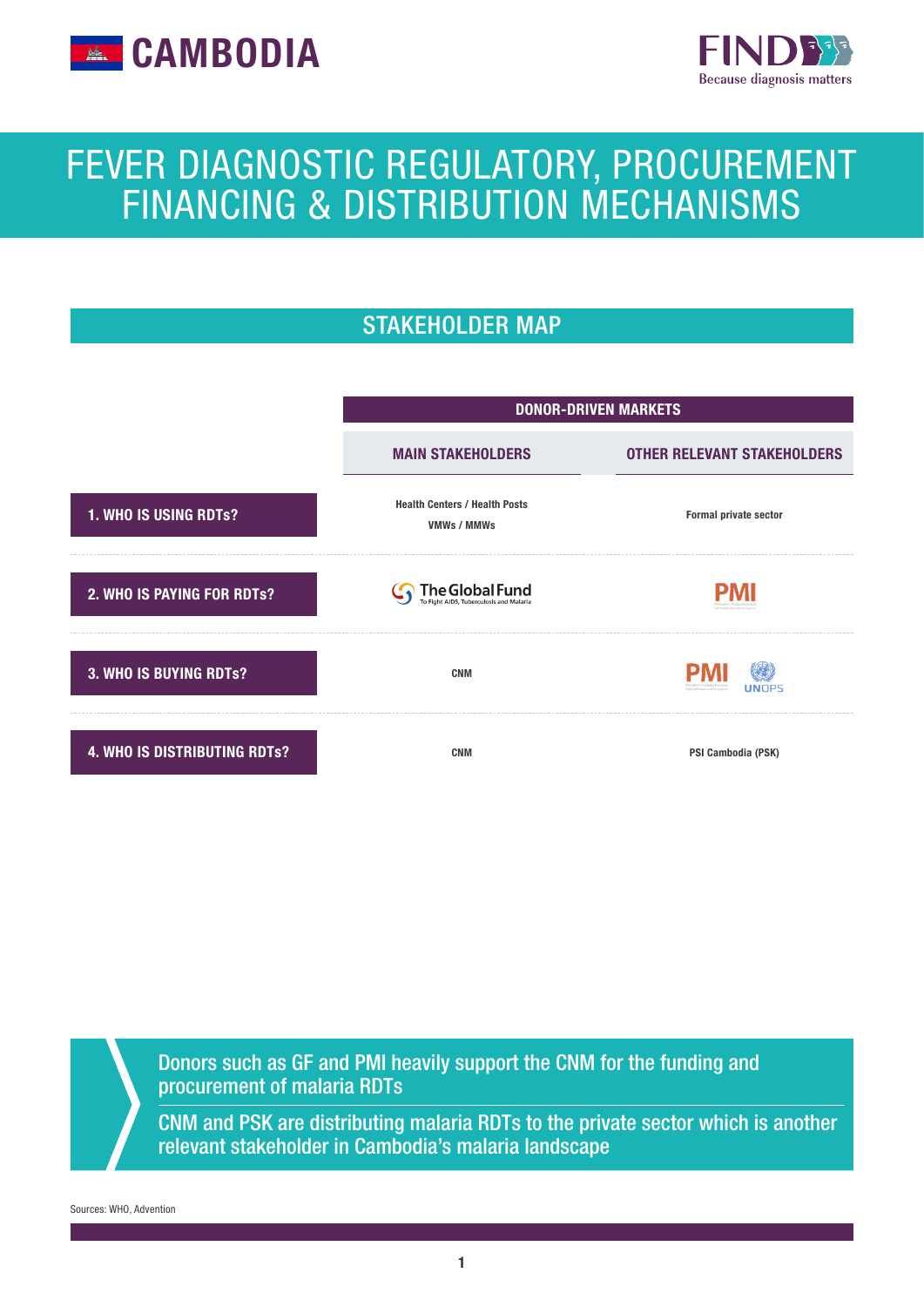



## MALARIA DIAGNOSIS FINANCING AND STAKEHOLDERS

### SPECIFIC FUNDING FOR MALARIA (INCLUDING PREVENTION, DIAGNOSIS AND TREATMENT)





MALARIA RDT FUNDING

# 400 0 100K 200K 300K 400K ´14 ´15 ´16 ´17 ´18f ´19f

#### Distinct financing sources coexist for malaria diagnosis

- RDTs were mainly financed by the Global Fund (0.4M to 0.5M tests per year), the two mechanisms in place in Cambodia were active until 2017. A second phase of the Regional Artemisinin-resistance Initiative Elimination programme (RAI2E) grant for 2018–2020 has been initiated by the Global Fund, with the United Nations Office for Project Services (UNOPS) being the principal recipient
- GF RAI2E funding will cease in 2020; funding landscape for the post-2020 period is uncertain. USAID / PMI might address potential gaps that may arise, notably for RDTs, ACT treatments, in-service training, accreditation of microscopy trainers, drug resistance monitoring

Malaria RDTs are mainly financed by international donors: GF and PMI Post 2020, financing is subject to question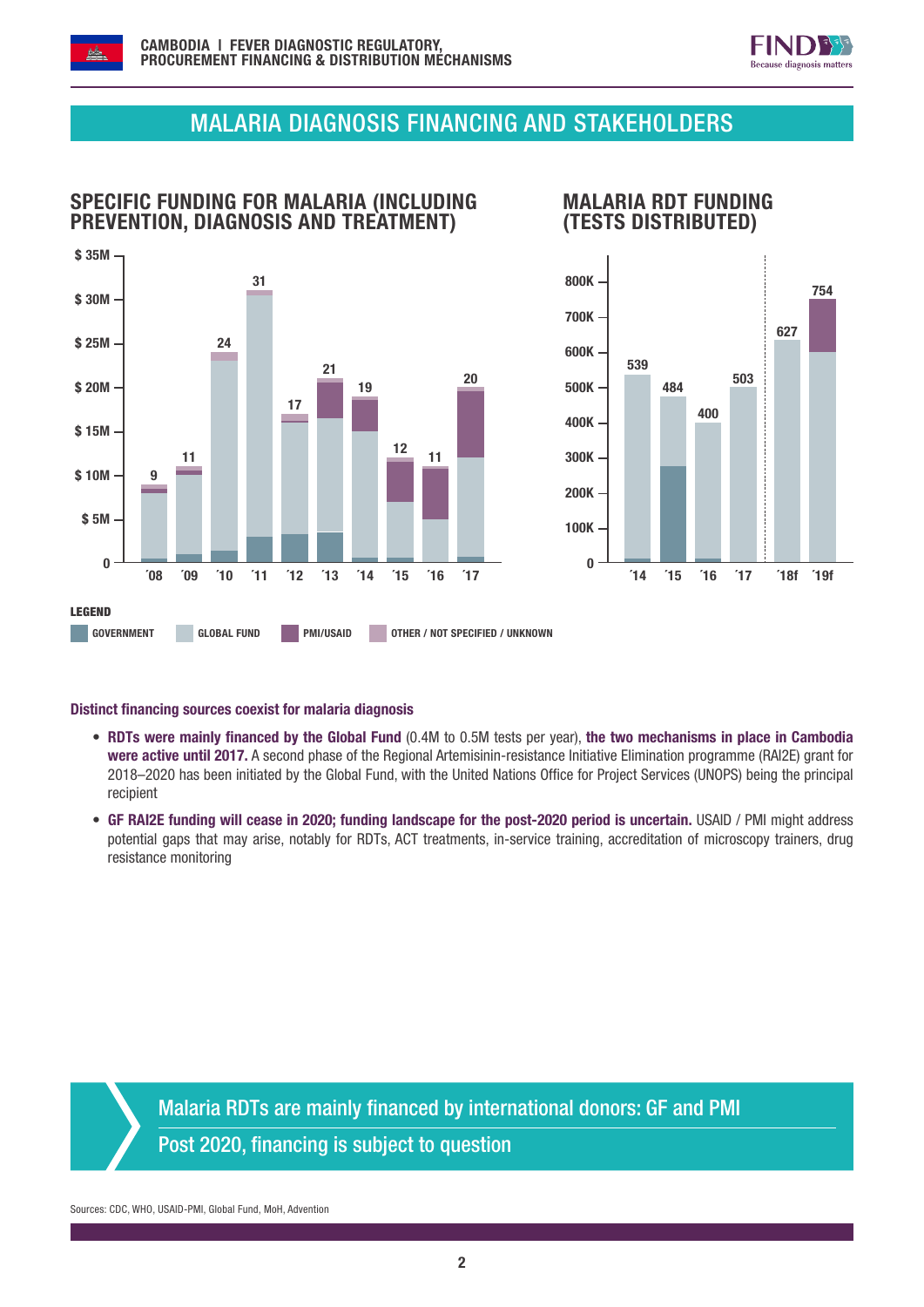



### PROCUREMENT OF DIAGNOSTIC TESTS AND MARKET AUTHORIZATION PROCESS

#### PROCUREMENT PROCESS OF MALARIA RDTs

| <b>PRODUCT</b>                                  | Products are selected by the CNM's* Technical Bureau and Pharmacy Unit in line with WHO and Cambodia treatment quidelines                                                                                                                                                                                                                                                                                  |
|-------------------------------------------------|------------------------------------------------------------------------------------------------------------------------------------------------------------------------------------------------------------------------------------------------------------------------------------------------------------------------------------------------------------------------------------------------------------|
| <b>SELECTION</b>                                | Going forward, RDTs and antimalarials will be selected among WHO-prequalified suppliers                                                                                                                                                                                                                                                                                                                    |
| <b>PROCUREMENT</b>                              | The UNOPS is the primary source for procurement and manages the entire procurement process for the GF for RDTs and other goods and<br>services<br>The procurement cycle is based on the length of GF grants and the CNM provides the needs at the beginning of each year                                                                                                                                   |
| <b>FORECASTING AND</b><br><b>OUANTIFICATION</b> | While various partners across Cambodia have developed quantifications of malaria commodity needs, the MoH prepared a 2-y commodity<br>forecast in 2015 with support from JSI/USAID, using reported malaria cases, as well as stock data from the public and private sectors<br>The CNM aims to develop annual forecasts of all malaria commodities and submit procurement plans to the procurement partner |
| <b>CUSTOMS</b>                                  | UNOPS and the particular manufacturer are in charge of the customs clearance                                                                                                                                                                                                                                                                                                                               |
| <b>CLEARANCE</b>                                | All products are then stored at CMS warehouse facilities in Phnom Penh                                                                                                                                                                                                                                                                                                                                     |

### MARKET AUTHORIZATION PROCESS FOR RDTs

The Department of Drugs, Food, Medical Devices and Cosmetics (DDF) under the Ministry of Health (MoH) is the main regulatory body in Cambodia.

The product registration process should normally take three to six months; however, it might take up to 10 months to one year depending on the Ministry of Health's product registration workload.

The registration certificate is valid for three years from the date of issuance. The company must re-apply for a new registration certificate six months before the expiration of the previous certificate.

Medical devices are divided into four categories according to their levels of risk: low, fairly low, fairly high, and high. Registration of the latter three categories also requires registration certificates from the country of export, an analysis report from the manufacturer, and technical documents.

The minimum required documents for registration include an application form, GMP or ISO certificates, a free sale certificate, a letter of authorization, and the product manual.

All imported pharmaceutical products are required to have at least 18 months validity before the expiry date.

CNM and UNOPS are the key players for the malaria RDT procurement system The Department of Drug and Food (DDF) is the competent authority for registering an RDT and uses a relatively straightforward system

Note: (\*) The National Center for Malariology, Parasitology, and Entomology (CNM). Sources: Export.gov, Thompson Reuters Practical Law, WHO, Advention